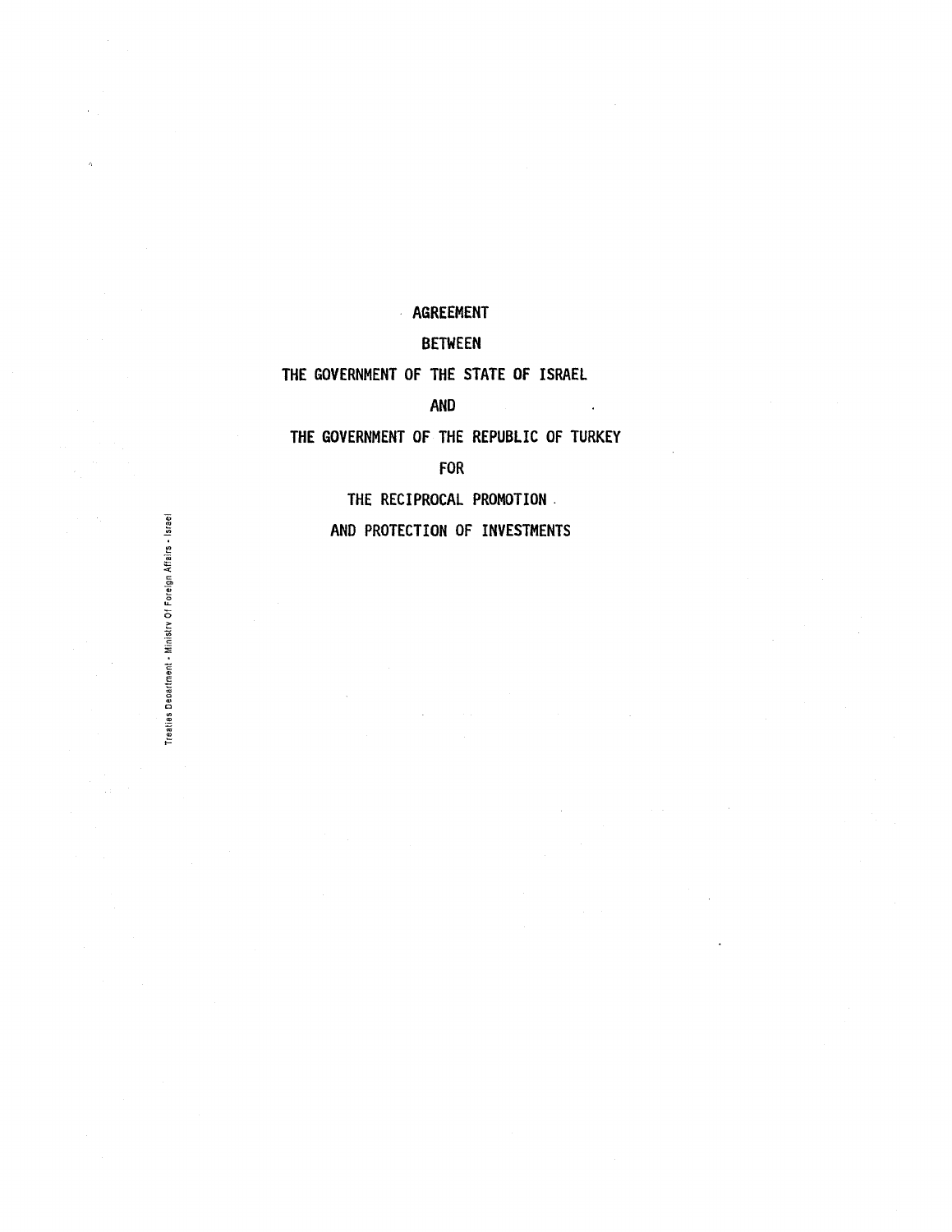The Government of the State of Israel and the Government of the Republic of Turkey, hereinafter referred to as the "Contracting Parties",

DESIRING to intensify economic cooperation to the mutual benefit of both countries,

INTENDING to create favorable conditions for greater investments by investors of either Contracting Party in the territory of the other Contracting Party,

AGREEING that fair and equitable treatment of investments is desirable in order to maintain a stable framework for investment and maximum effective utilization of economic resources,

and,

tmen

aties De  $\mathsf{r}$  if

RECOGNIZING that the reciprocal promotion and protection of investments on the basis of the present Agreement will be conducive to the stimulation of individual business initiative and will increase prosperity in both States,

have agreed as follows:

#### Article 1

#### Definitions

For the purposes of the present Agreement:

1. The term "investments" shall comprise any kind of assets, implemented in accordance with the laws and regulations of the Contracting Party in whose territory the investment is made, including but not limited to:

> (a) movable and immovable property, as well as any other rights such as mortgages, liens, pledges and any other similar rights as defined in conformity with the laws and regulations of the Contracting Party in whose territory the property is situated.

> (b) shares, and any other kinds of interests in companies;

> (c) returns reinvested, claims to money, goodwill or other assets or rights having a financial value;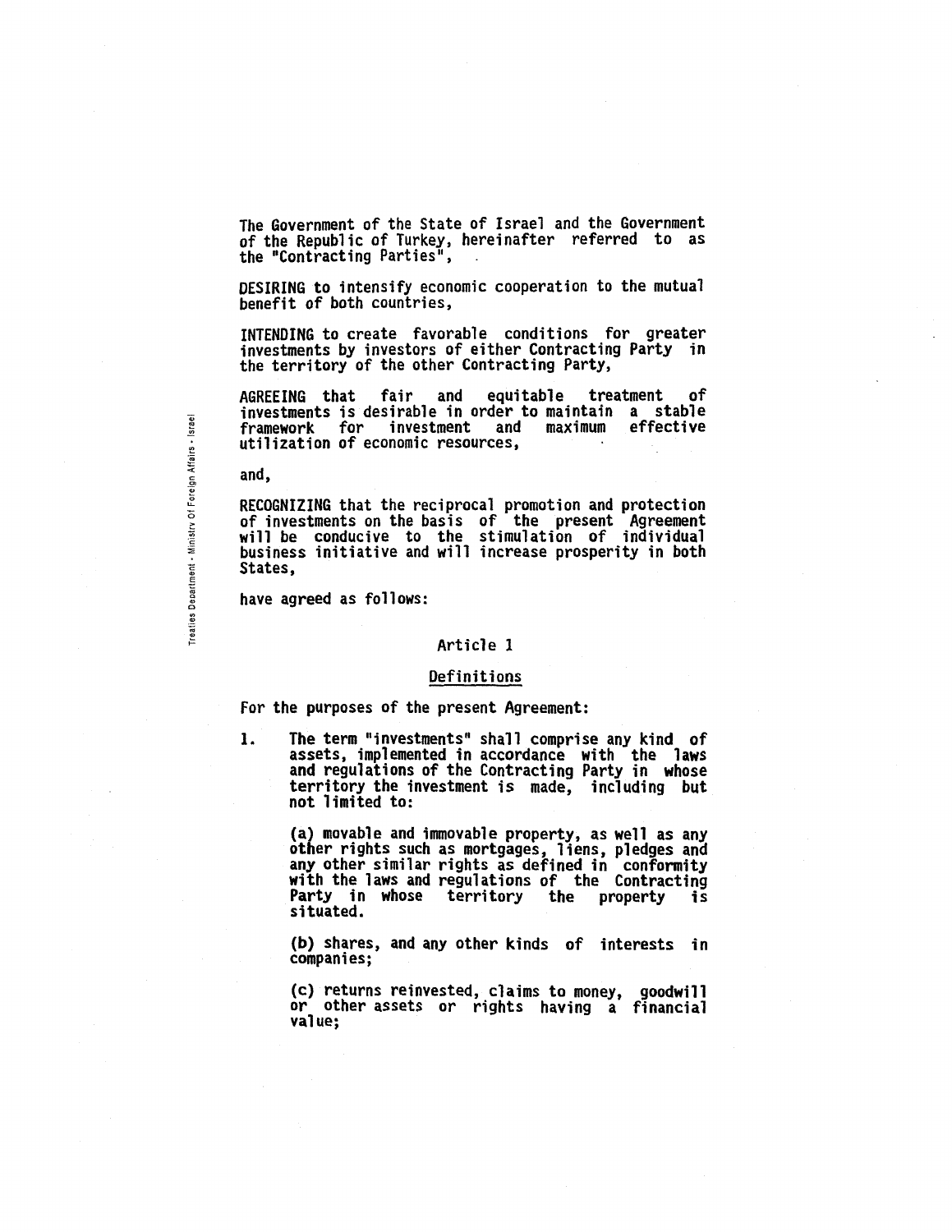(d) industrial or intellectual property rights, technical processes, know-how or other similar rights;

(e) business concessions conferred by law or under contract, including concessions to search for, cultivate, extract or exploit natural resources.

A change in the form in which assets are invested or reinvested, in accordance with the laws and regulations of the Contracting Party in whose territory the investment is made, does not affect their character as investments within the meaning of this Agreement.

3. The term "investor" shall comprise:

> With respect to investments made in the State of Israel:

> (a) natural persons who are nationals of the Republic of Turkey who are not also nationals or permanent residents of the State of Israel; or

> (b) companies, including corporations, firms or associations incorporated or constituted in accordance with the law of the Republic of Turkey.

> With respect to investments made in the Republic of Turkey:

(a) natural persons who are nationals of the State of Israel who are not also nationals of the Republic of Turkey; or

(b) companies including corporations, firms or associations incorporated or constituted in accordance with the law of the State of Israel,<br>and having its headquarters in the State of and having its headquarters in the State of<br>Israel.

4. The term "returns" shall comprise the amount yielded by an investment including, but not limited to: dividends, profits, sums received from the total or partial liquidation of an investment, interest, capital gains, royalties or fees.

Treaties Department - Ministry Of Foreign Affairs - Israel

2.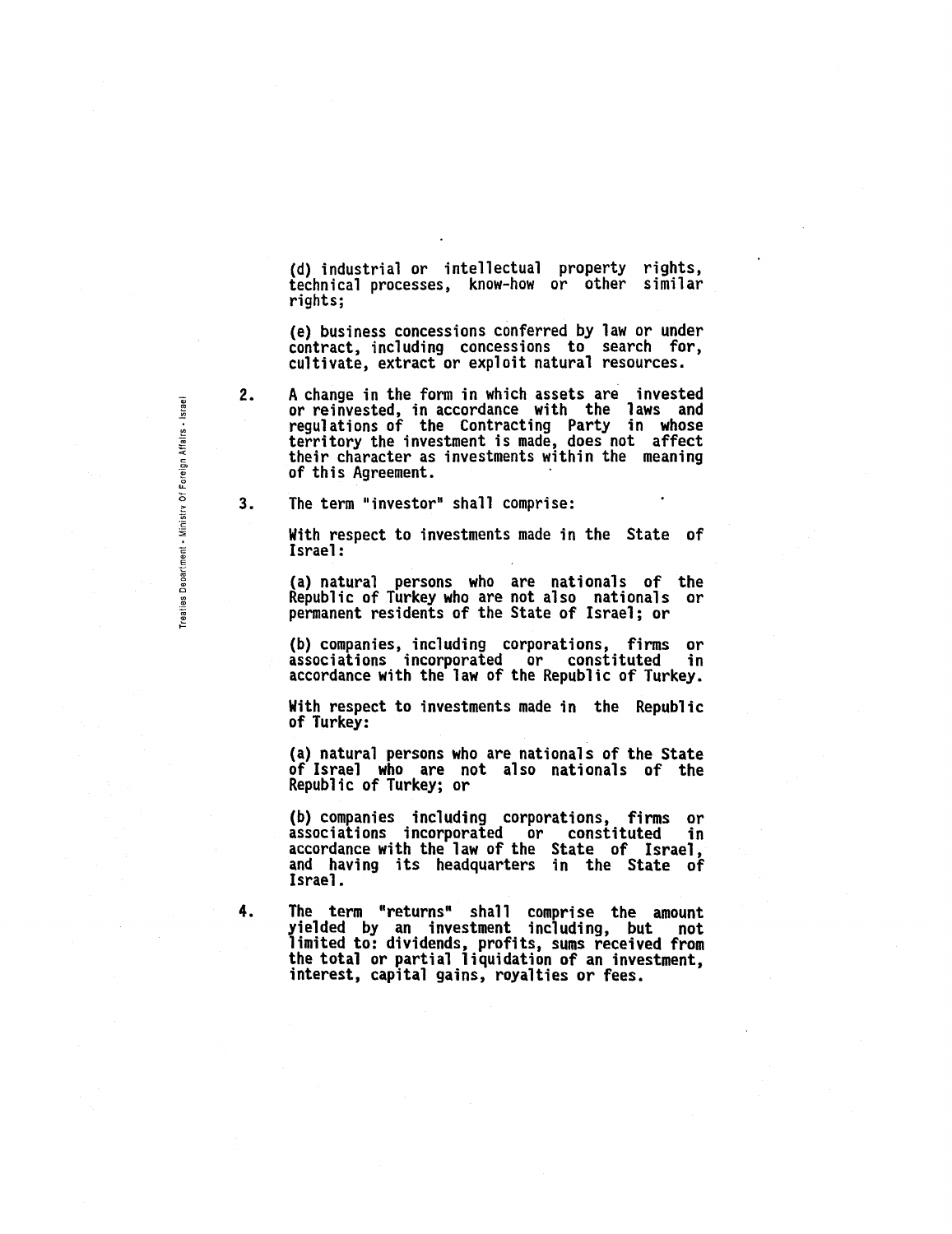#### Promotion and Protection of Investments

1.

- Each Contracting Party shall, in its territory, encourage and create favorable conditions for<br>investments by investors of the other Contracting investments by investors of the other Contracting Party and, subject to its right to exercise the powers conferred by its laws, shall admit such investments on a basis no less favourable than that accorded in similar situations to investments of investors of any third State.
- 2. Investments made by investors of each Contracting<br>Party shall be accorded fair and equitable<br>treatment and shall enjoy full protection and security in the territory of the other Contracting Party. Neither Contracting Party shall in any way impair by unreasonable or discriminatory measures the management, maintenance,. use, enjoyment or disposal of investments in its territory of investors of the other Contracting Party.
- 3. Each Contracting Party shall, subject to and in accordance with its laws and regulations and the procedures and practice thereunder, favorably questions concerning entry, stay, work and movement in its territory of nationals of the other Contracting Party who carry out activities connected with the investments as defined in this Agreement and of the members of their families forming part of their household.
- 4. Investors of one Contracting Party may conclude with the other Contracting Party specific<br>agreements, the provisions and effect of which, agreements, the provisions and effect of which, unless more beneficial to the investor shall not be at variance with this Agreement. Each Contracting Party shall, with regard to investments of investors of the other Contracting Party, observe the provisions of these specific agreements, as well as the provisions of this Agreement.

Treaties Department - Ministry Of Foreign Affairs - Israel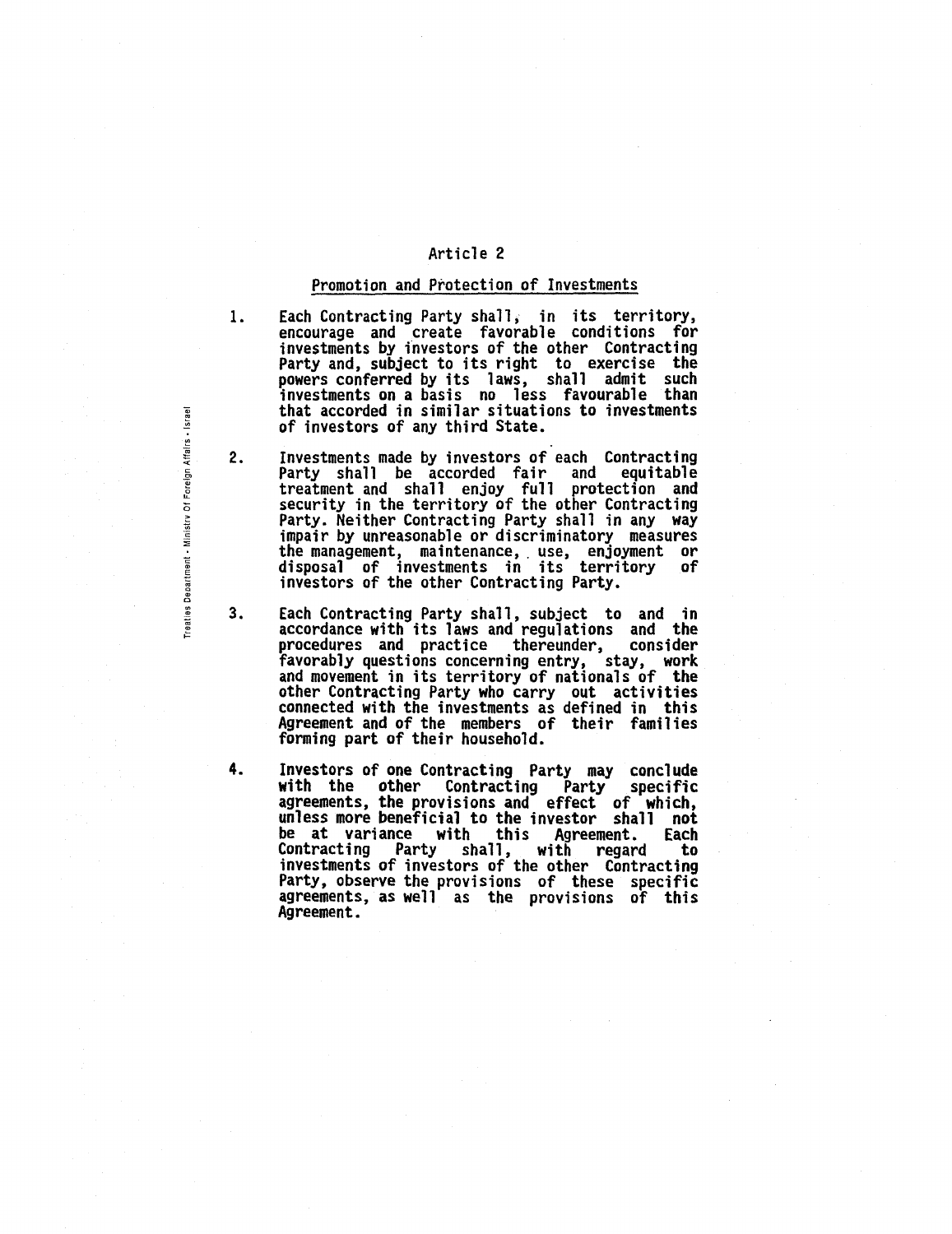#### Promotion and Protection of Investments

- 1. Each Contracting Party shall, in its territory, encourage and create favorable conditions for investments by investors of the other Contracting Party and, subject to its right to exercise the Party and, subject to its right to exercise the powers conferred by its laws, shall admit such investments on a basis no less favourable than that accorded in similar situations to investments of investors of any third State.
- 2. Investments made by investors of each Contracting Party shall be accorded fair and equitable treatment and shall enjoy full protection and security in the territory of the other Contracting Party. Neither Contracting Party shall in any way impair by unreasonable or discriminatory measures the management, maintenance, use, enjoyment or disposal of investments in its territory of investors of the other Contracting Party.
- 3. Each Contracting Party shall, subject to and in accordance with its laws and regulations and the procedures and practice thereunder, consider favorably questions concerning entry, stay, work and movement in its territory of nationals of the other Contracting Party who carry out activities connected with the investments as defined in this Agreement and of the members of their families forming part of their household.
- 4. Investors of one Contracting Party may conclude<br>with the other Contracting Party specific agreements, the provisions and effect of which,<br>unless more beneficial to the investor shall not be at variance with this Agreement. Each Contracting Party shall, with regard to investments of investors of the other Contracting Party, observe the provisions of these specific agreements, as well as the provisions of this Agreement.

Department

Treaties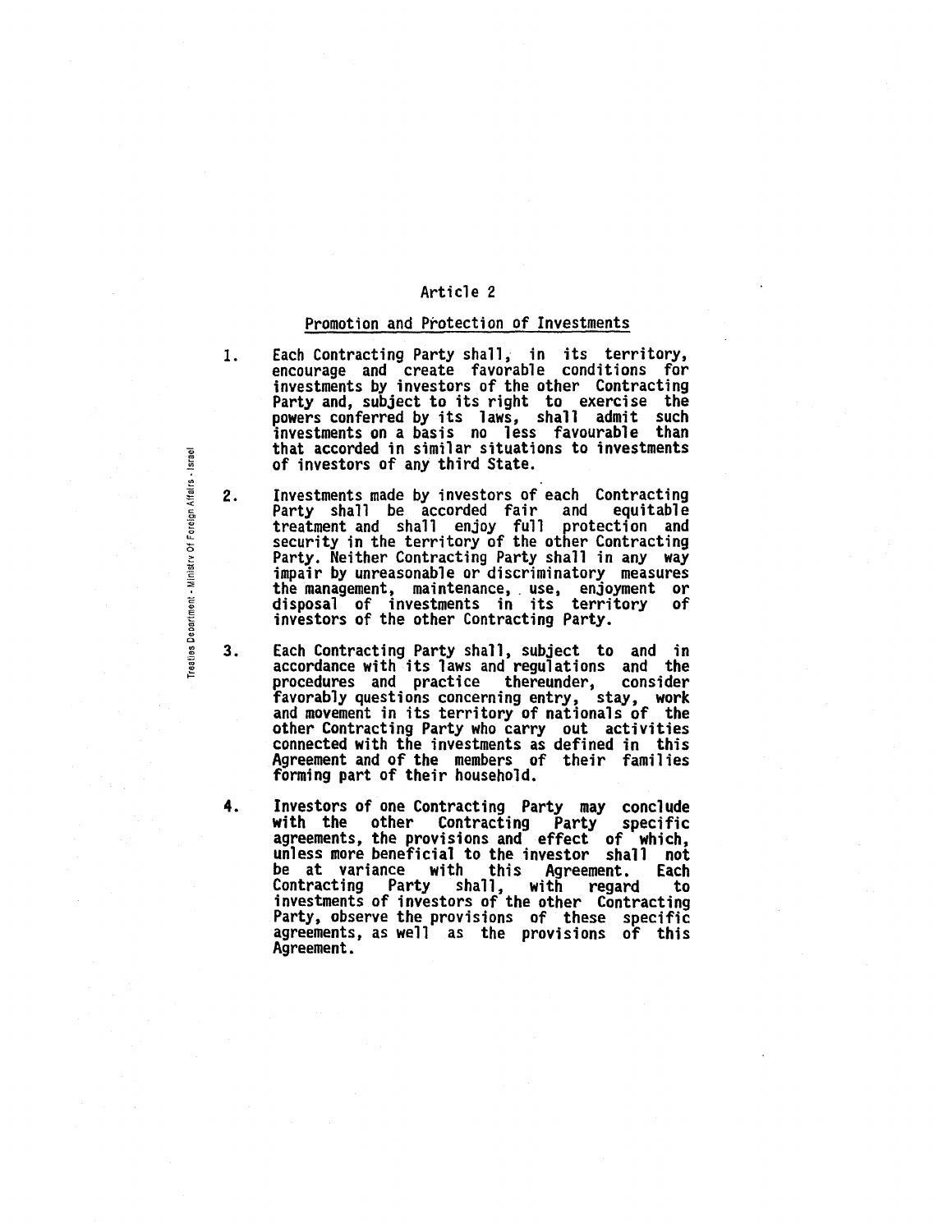# . Article 3

#### Most Favored Nation and National Treatment

2.

- 1. Neither Contracting Party shall, in its territory,<br>subject investments or returns of investors of the other Contracting Party to treatment less favorable than that which it accords to investments or returns of its own investors or to investments or returns of investors of any third State.
	- Neither Contracting Party shall, in its territory,<br>subject investors of the other Contracting Party,<br>as regards their management, maintenance, use, as regards their management, maintenance, use, enjoyment or disposal of their investments, to treatment less favorable than that which it accords to its own investors or to investors of any third State.

#### Article 4

#### Compensation for losses

Investors of one Contracting Party whose<br>investments in the territory of the other investments in the territory of the other<br>Contracting Party suffer losses owing to war or Contracting Party suffer losses owing to war other armed conflict, revolution, a state of national emergency, revolt, insurrection, riot or other such similar activity in the territory of the latter Contracting Party shall be accorded by the latter Contracting Party treatment, as regards the latter Contracting Party treatment, as regards<br>any measures it adopts in relation to such losses, no less favorable than that which the latter Contracting Party accords to its own investors or payments shall be freely transferable.

#### Article 5

#### Expropriation

1. Investments of investors of either Contracting Party shall not be nationalized, expropriated or subjected to measures having effect equivalent to nationalization or expropriation (hereinafter:

gn Aff Ministry Of For Treaties Department

Israel ..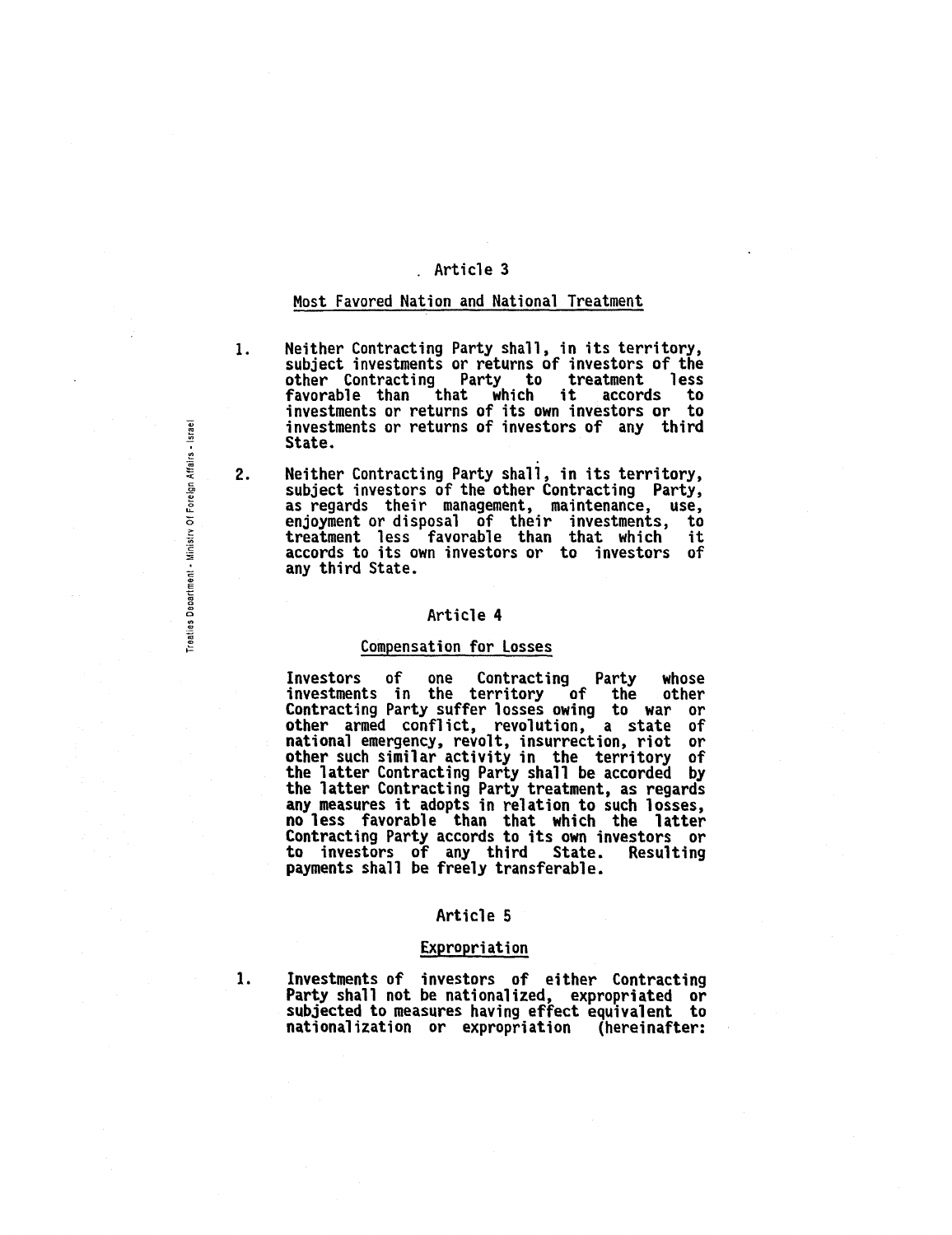"expropriation") in the territory of the other Contracting Party, except for a public purpose, on a non-discriminatory basis, under due process of law and against prompt, adequate and effective compensation. Such compensation shall amount to immediately before the expropriation or before the impending expropriation became public knowledge,<br>whichever is the earlier, shall include interest<br>as provided by law until the date of payment, as provided by law until the day, be effectively<br>realizable and be freely transferable. The<br>investors affected shall have a right, under the investors affected shall have a right, under law of the Contracting Party making the expropriation, to prompt review, by the competent judicial authority of that Contracting Party, of judicial authority of that Contracting Party, of<br>his or its case and of the valuation of his or its investment, in accordance with the principles set out in this paragraph.

#### Article 6

#### Repatriation of Investments and Returns

1.

Treaties Department - Ministry Of Foreign Affairs - Israel

The State of Israel shall, with respect to investments made in its territory, guarantee to<br>investors of the other Contracting Party, investors of the other Contracting Party, excluding investors as defined in Article 1(3)(b) which are directly or indirectly controlled by Israeli companies, all the rights and benefits regarding the unrestricted transfer of their investments and returns which were in force on the day the current investment was implemented;<br>provided, however, that the investor has complied<br>with all his fiscal obligations and has fulfilled<br>all the requirements of the exchange regulations. Transfers shall be effected without delay in the convertible currency in which the capital was originally invested or in any other convertible<br>currency agreed by the investor and the currency agreed by the investor and the Contracting Party concerned. Unless agreed by the investor, transfers shall be made at the rate of exchange applicable on the date of transfer pursuant to the exchange regulations in force.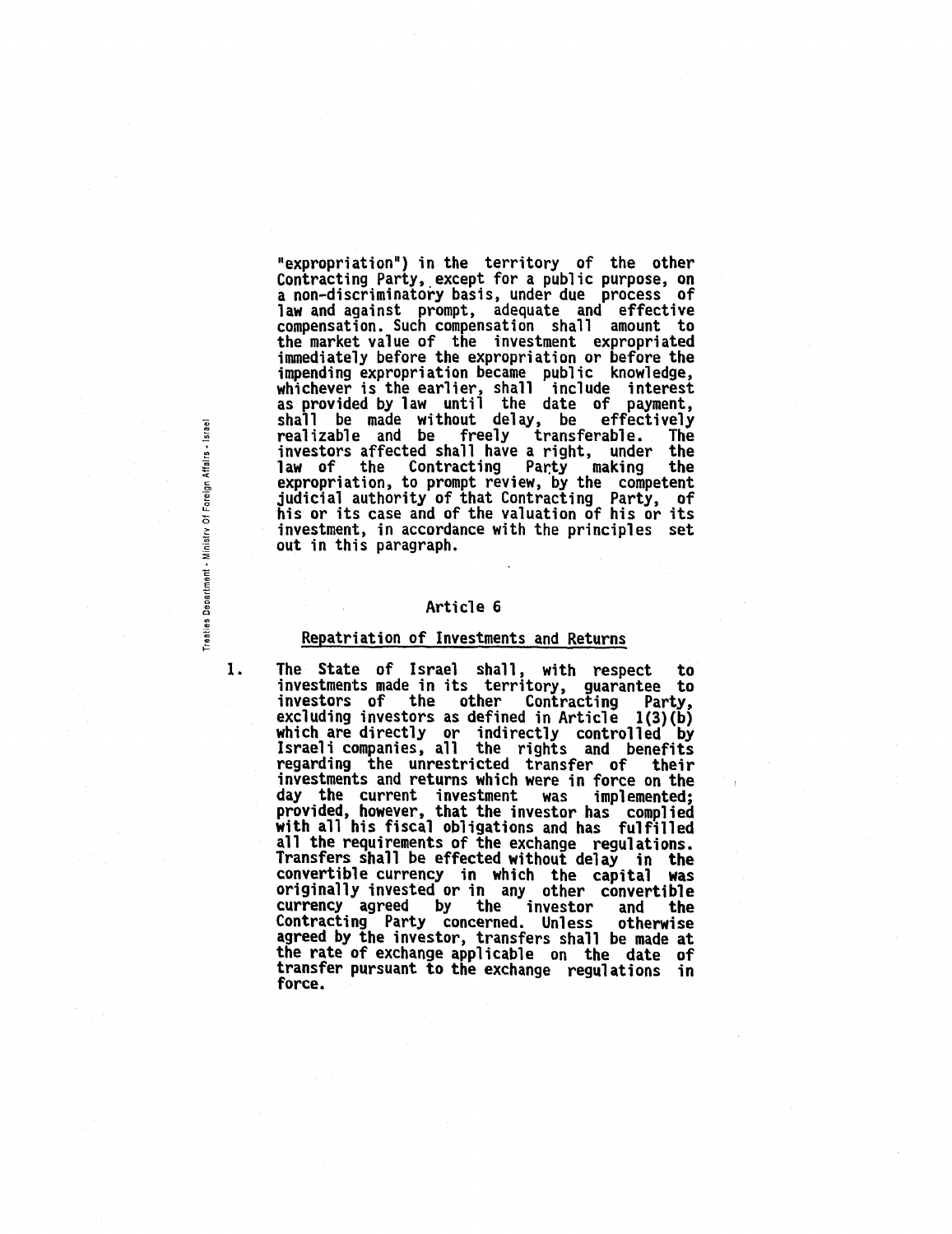The State of Israel guarantees that in the event its exchange regulations are modified, such modifications shall not adversely affect the rights to repatriate investments and returns as were in force at the time the investment was made.

2.

reaties Department - Ministry Of Foreign Affairs - Israel

The Republic of Turkey shall, with respect to investments made in its territory, permit all transfers related to an investment to be made freely and without unreasonable delay into and out of its territory. Such transfers shall include:

a. returns;

b. proceeds from the sale or liquidation of all or any part of an investment;

c. compensation pursuant to Article 5 of this Agreement;

d. reimbursements and interest payments deriving from loans in connection with' investments;

e. salaries, wages and other remunerations received by the nationals of the State of Israel who have obtained, in the territory of the Republic of Turkey, the corresponding work permits relative to an investment;

f. payments arising from an investment dispute.

Transfers shall be made in the convertible currency in which the investment has been made or in any convertible currency so agreed by the investor and at the rate of exchange in force at the date of transfer.

NotWithstanding the above, the Republic of Turkey may maintain laws and regulations:

a. prescribing procedures to be followed concerning transfers permitted by this Article, provided that such procedures are completed without delay by the Republic of Turkey and do not impair the substance of the rights set forth in this Article;

b. requiring reports of currency transfer;

c. imposing income taxes by such means as a withholding tax applicable to dividends or other transfers.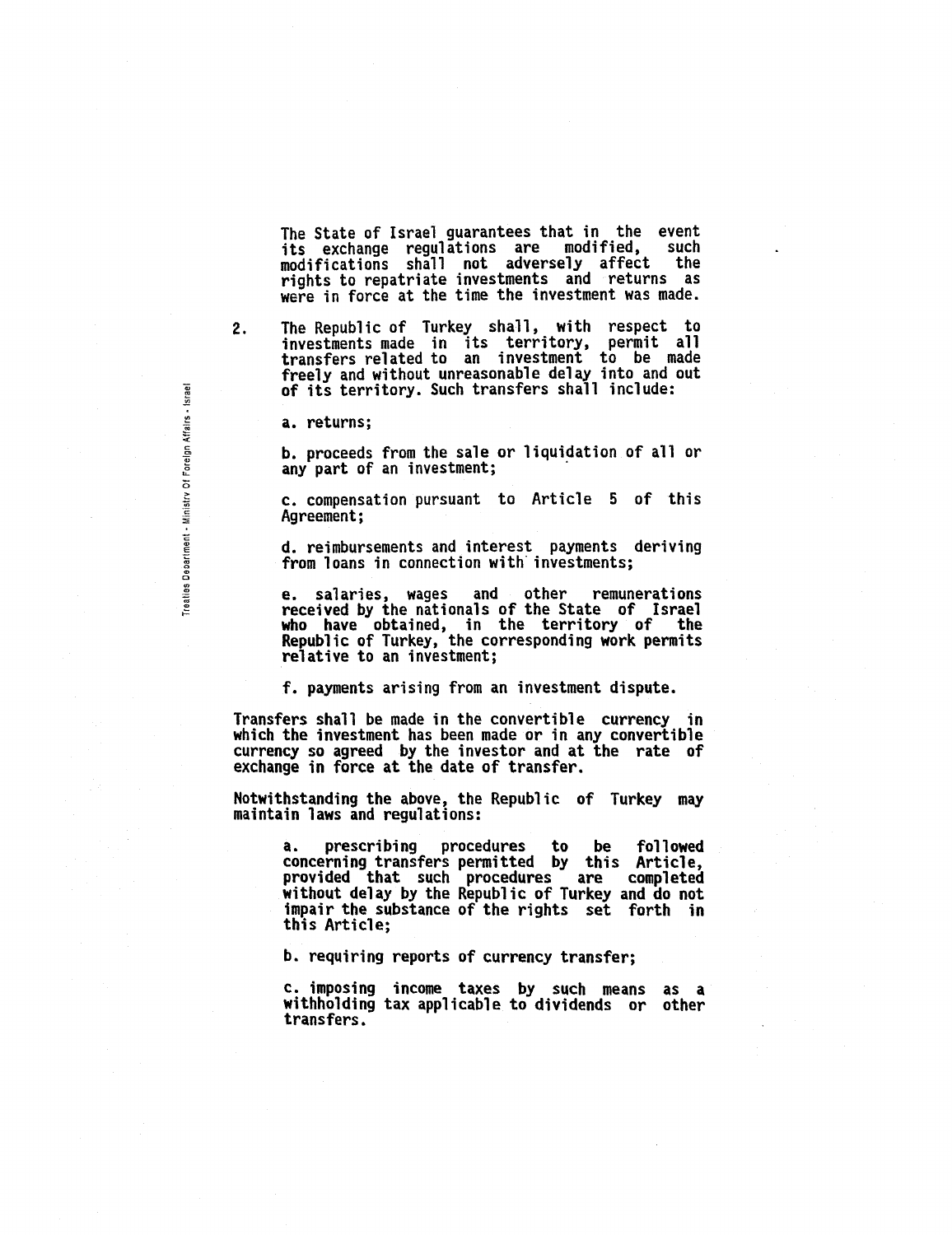#### Exceptions

The provisions of this Agreement relative to the grant of treatment not less favorable than that accorded to the investors of either Contracting Party or of any third State shall not be construed so as to oblige one Contracting Party to extend to the investors of the other the benefit of any treatment, preference or privilege resulting from:

- (a) any international agreement or arrangement relating wholly or mainly to taxation or any domestic legislation relating wholly or mainly to taxation;
- (b) any eXisting or future customs union, Free Trade Area Agreement or similar international Agreements to which either Contracting Party is or may become a Party;
- (c) the definition of "investment" (Article 1, paragraph 1) and the reference to "reinvestment" (Article 1, paragraph 2 and the provisions of Article 6 contained in Agreements entered into prior to January 1, 1992.

#### Article 8

#### Reference to International Centre for Settlement of Investment Disputes

1. Subject to the provisions of paragraphs 2 and 3 of<br>this Article, each Contracting Party hereby this Article, each Contracting Party consents to submit to the International Centre for the Settlement of Investment Disputes<br>(hereinafter: the "Centre") for settlement by (hereinafter: the "Centre") for settlement by<br>conciliation or arbitration under the Convention on the Settlement of Investment Disputes between States and Nationals of Other States opened for signature at Washington on 18 March 1965 any legal dispute arising between that Contracting Party and a national or company of the other Contracting Party concerning an investment of the latter in the territory of the former.

Treaties Department - Ministry Of Foreign Affairs - Israel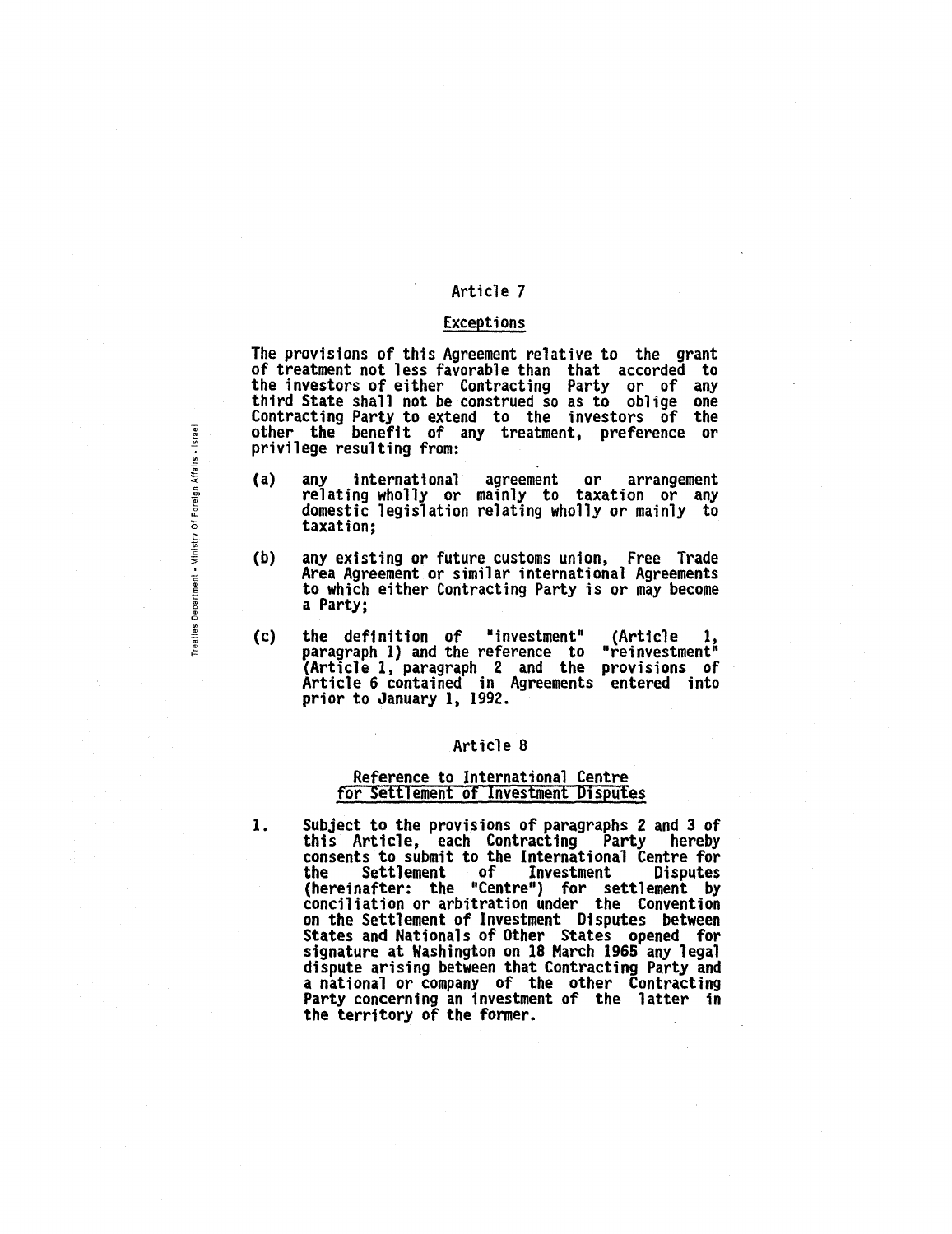- 2. Disputes between one of the Contracting Parties and an investor of the other Contracting Party, in connection with his investment shall be notified in writing, including detailed information, by the investor to the Contracting Party concerned. As far as possible, the investor and the Contracting Party concerned shall endeavor to settle these Party concerned shall endeavor to settle these<br>disputes by consultations and negotiations in good<br>faith.
- 3. If these disputes cannot be settled in this way within three (3) months following the date of the written notification mentioned above, the dispute may be submitted, as the investor may choose,<br>either to:

a. the competent court of law or justice of the Contracting Party concerned; or

b. the Centre, provided that, if the investor has brought the dispute before the competent courts of law or justice of the Contracting Party concerned, a final judgement has not been rendered by the court" of first instance within eight months.

The Contracting Party which is a party to the<br>dispute shall not raise as an objection at any dispute shall not raise as an objection at any stage of the proceedings or enforcement of an award the fact that the investor which is the other party to the dispsute has received, in<br>pursuance of an insurance contract, an indemnity in respect of some or all of his or its losses.

4. Neither Contracting Party shall pursue, through the diplomatic channel, any dispute referred to the Centre, unless:

> (a) the Secretary-General of the Centre or a concilitation commission or an arbitral tribunal constituted by it decides that the dispute is not within the jurisdiction of the Centre; or

> (b) the other Contracting Party should fail to abide by or to comply with any award rendered by an arbitral tribunal.

5. The arbitration awards shall be final and binding on all the parties to the dispute. Each Contracting Party commits itself to execute the award according to its national law.

m al eign Afl r. Ministry Of c .§ " Treaties De<br>-

~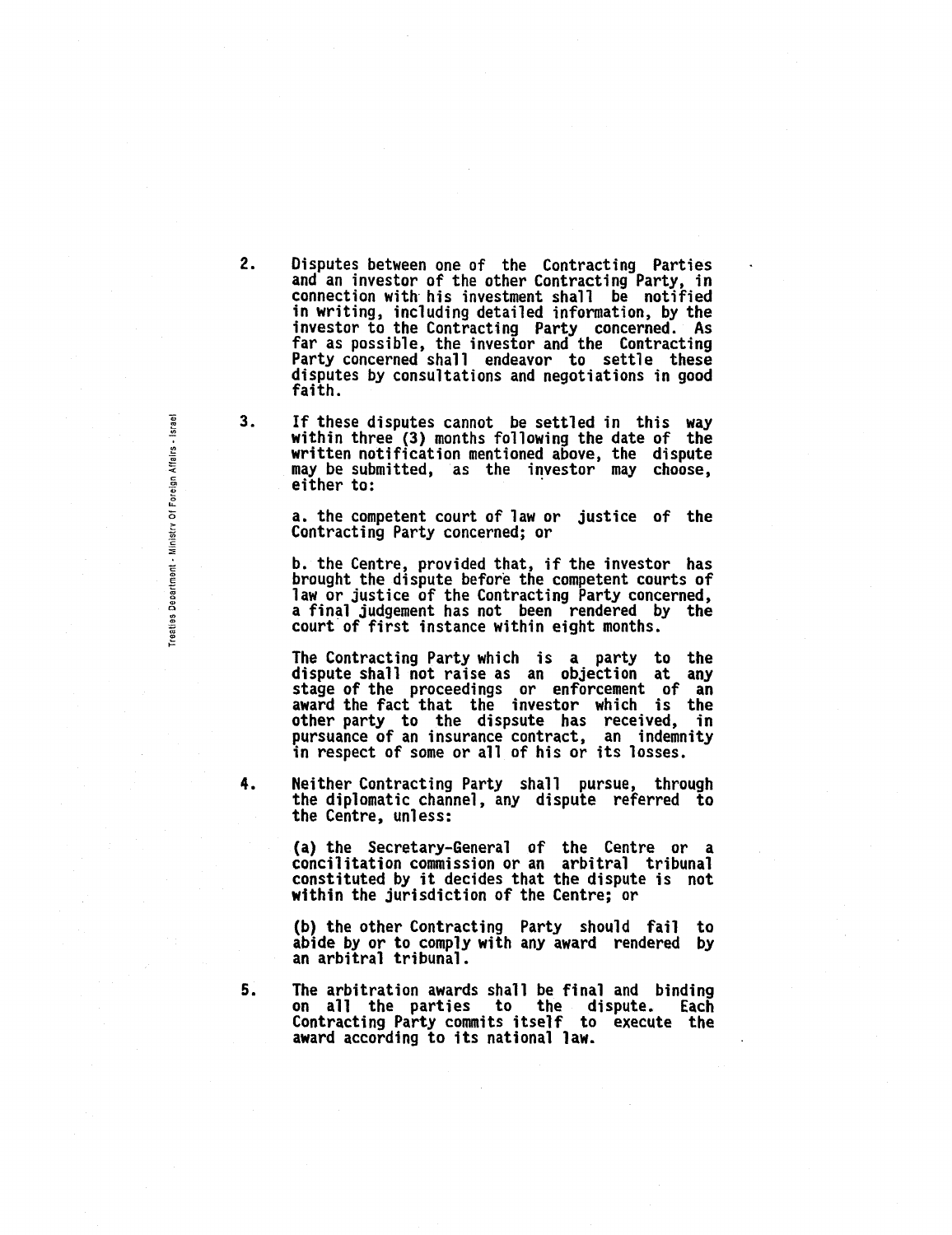# Disputes Between the Contracting Parties

- 1. Disputes between the Contracting Parties concerning the interpretation or application of this Agreement should, if possible, be settled through the diplomatic channel, which may include,<br>if both Contracting Parties so desire, referral to if both Contracting Parties so desire, referral to<br>a Bilateral Commission composed of representatives<br>of both Contracting Parties.
- 2. If a dispute between the Contracting Parties cannot thus be settled within six (6) months from notification of the dispute, it shall, upon the request of either Contracting Party, be submitted to an arbitral tribunal.
- 3. Such an arbitral tribunal shall be constituted for each individual case in the following way: Within two months of the receipt of the request for arbitration, each Contracting Party shall appoint one member of the tribunal. Those two members shall then select a national of a third State who, on approval by the two Contracting Parties, shall be appointed Chairman of the tribunal. The Chairman shall be apponinted within two months from the date of appointment of the other two members.
- 4. If, within the periods specified in paragraph (3) of this Article, the necessary appointments have not been made, either Contracting Party may, in the absence of any other agreement invite the Secretary General of the permanent Court of Arbitration at the Hague (hereinafter the "PCA") to make any necessary appointments.
- 5. If the Secretary General of the PCA is prevented from carrying out the said function, or if he is a national of either Contracting Party, appointment shall be made by the Deputy Secretary<br>General of the PCA, and if the Deputy Secretary<br>General is prevented from carrying out the said function, or if he is a national of either Contracting Party, then the appointment shall be made by the most senior member of the Court who is not a national of either Contracting Party.

Treaties Department - Ministry Of Foreign Affairs - Israel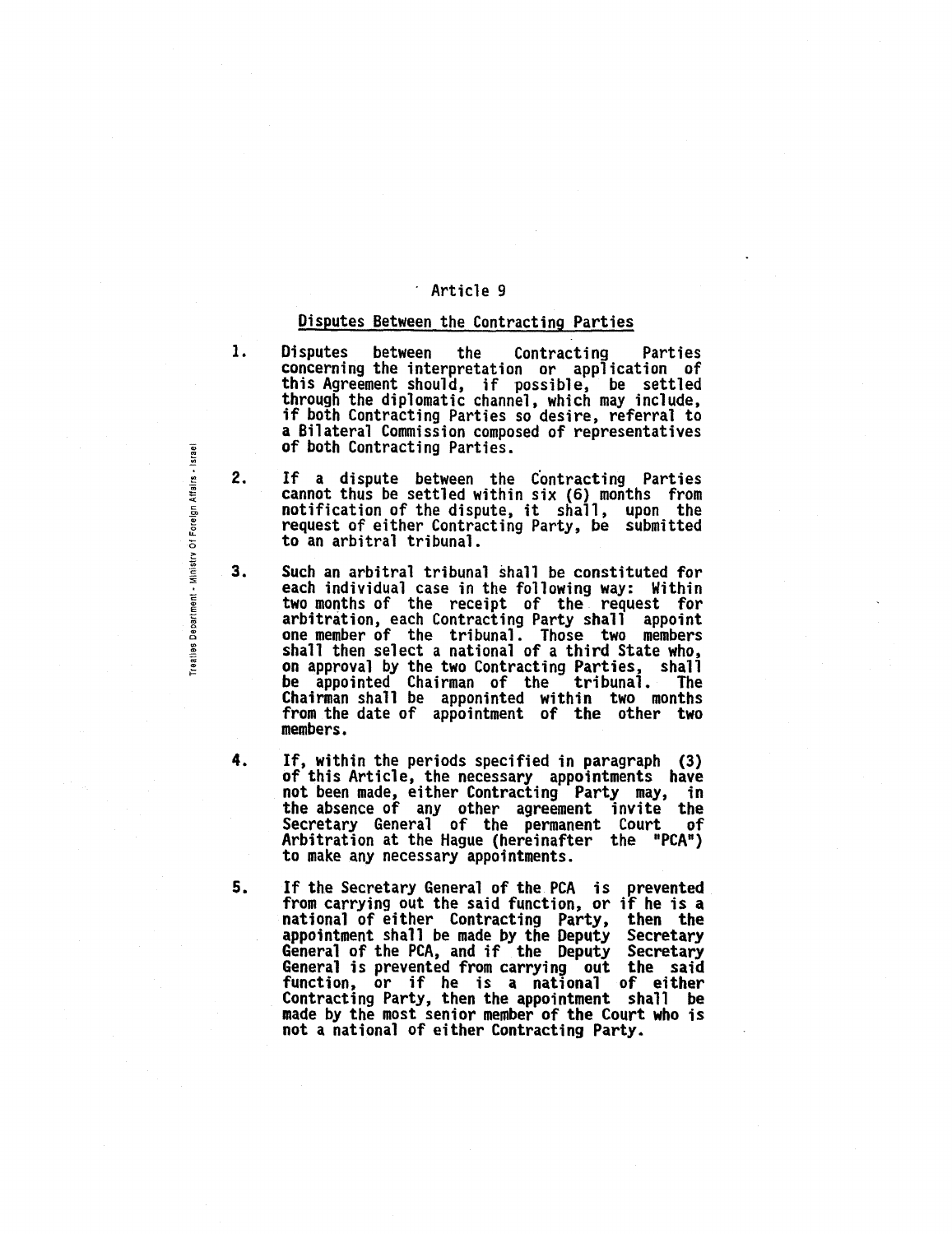- 6. The tribunal shall have three months from the date of the selection of the chairman to agree upon rules of procedure, consistent with the other provisions of this Agreement. In the absence of such agreement, the<br>tribunal shall request the Secretary General of the PCA tribunal shall request the Secretary General of the PCA<br>to designate rules of procedure taking into account generally recognized rules of international arbitral procedure.
- 7. The arbitral tribunal shall reach its decision by a majority of votes. Such decision shall be binding on both Contracting Parties. Each Contracting Party shall bear the coast of its own member of the tribunal and of its representation in the arbitral proceedings; the cost of the Chairman and the remaining costs shall be borne in equal parts by the Contracting Parties.

#### Subrogation

- 1. If the investment of an investor of one Contracting Party is insured against non-commercial risks under a system established by law, any subrogation of the insurer which stems from the terms of the insurance agreement shall be recognized by the other Contracting<br>Party.
- 2. The insurer shall not be entitled to exercise any rights other than the rights which the investor would have been entitled to exercise.
- 3. Disputes between a Contracting Party and an insurer shall be settled in accordance with the provisions of Article 8 of this Agreement.

#### Article 11

#### Application of Other Rules

If the provisions of law of either Contracting Party or obligations under international law existing at present or established hereafter between the Contracting Parties in addition to the present Agreement contain rules, whether general or specific, entitling investments by investors of other Contracting Party to a treatment more favorable than is provided for by the present Agreement, such rules shall, to the extent that they are more favorable, prevail over the present Agreement.

ign Affairs - Israel ~ ~ Ministry Of  $t$ men Treaties Dep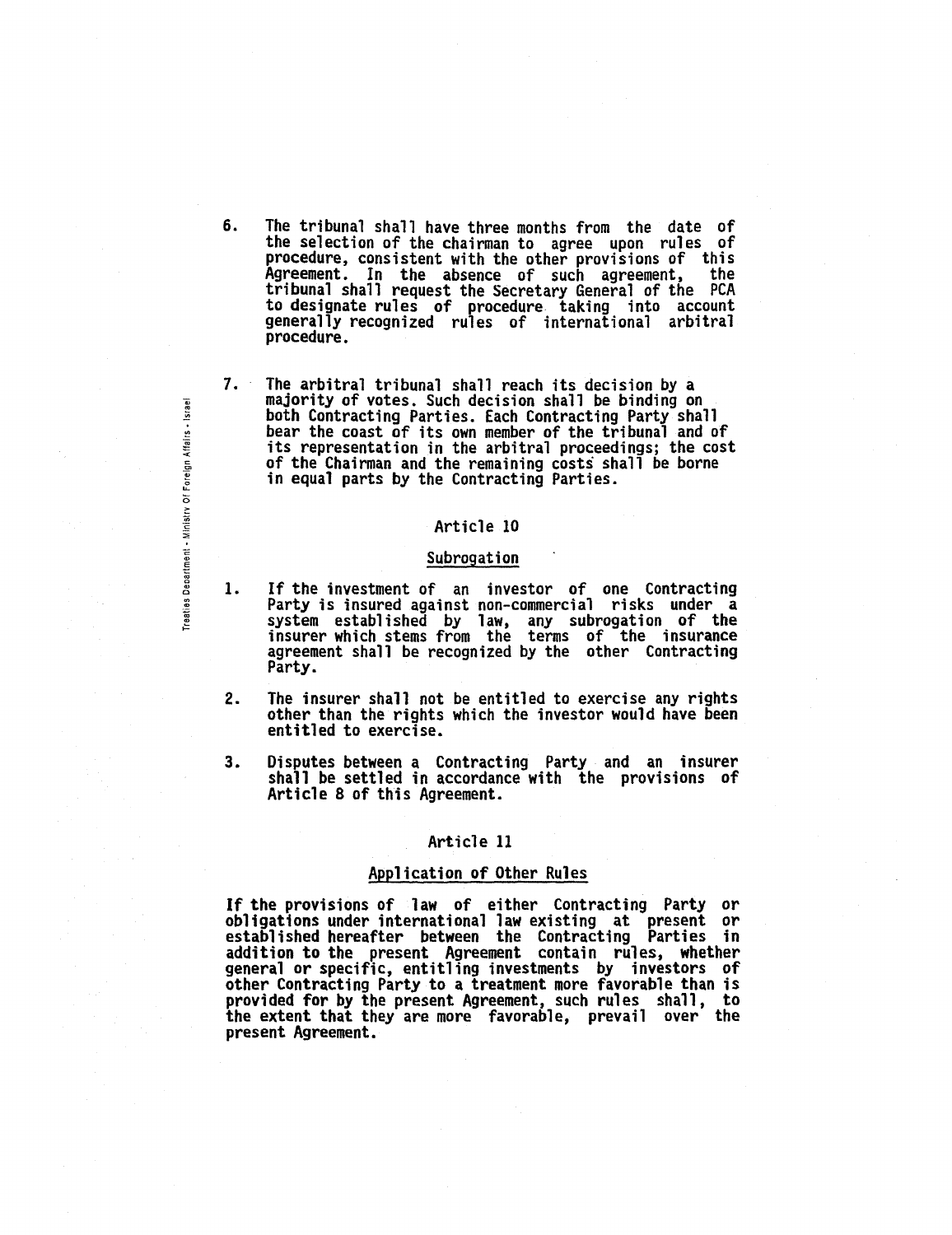#### Application to Investments

The provisions of this Agreement shall apply to the rights and obligtations of both Contracting Parties with respect to investments made on or before the entry into force of this Agreement.

#### Article 13

#### Entry into Force

Each Contracting Party shall notify the other Contracting Party of the completion of the -ratification procedures required for bringing this Agreement into force. This Agreement shall enter into force on the date of the latter notification.

Freaties Department - Ministry Of Foreign Affairs - Israel

#### Article 14

#### Duration and Termination

This Agreement shall remain in force for a period of ten (IO) years. Either Contracting Party may, by giving twelve months' written notice to the other Contracting Party, terminate this Agreement at the end of the initial ten (IO) year period or at any time thereafter. This Agreement may by amended by<br>written agreement between the Contracting Parties. Any<br>amendment shall enter into force after each Contracting Party<br>has notified the other that it has completed all requirements for the entry into force of such amendment. In respect of investments made while this Agreement is in force, its provisions shall continue in effect with respect to such its provisions shall continue in effect with respect to such<br>investments for a period of 10 years after the date of termination.